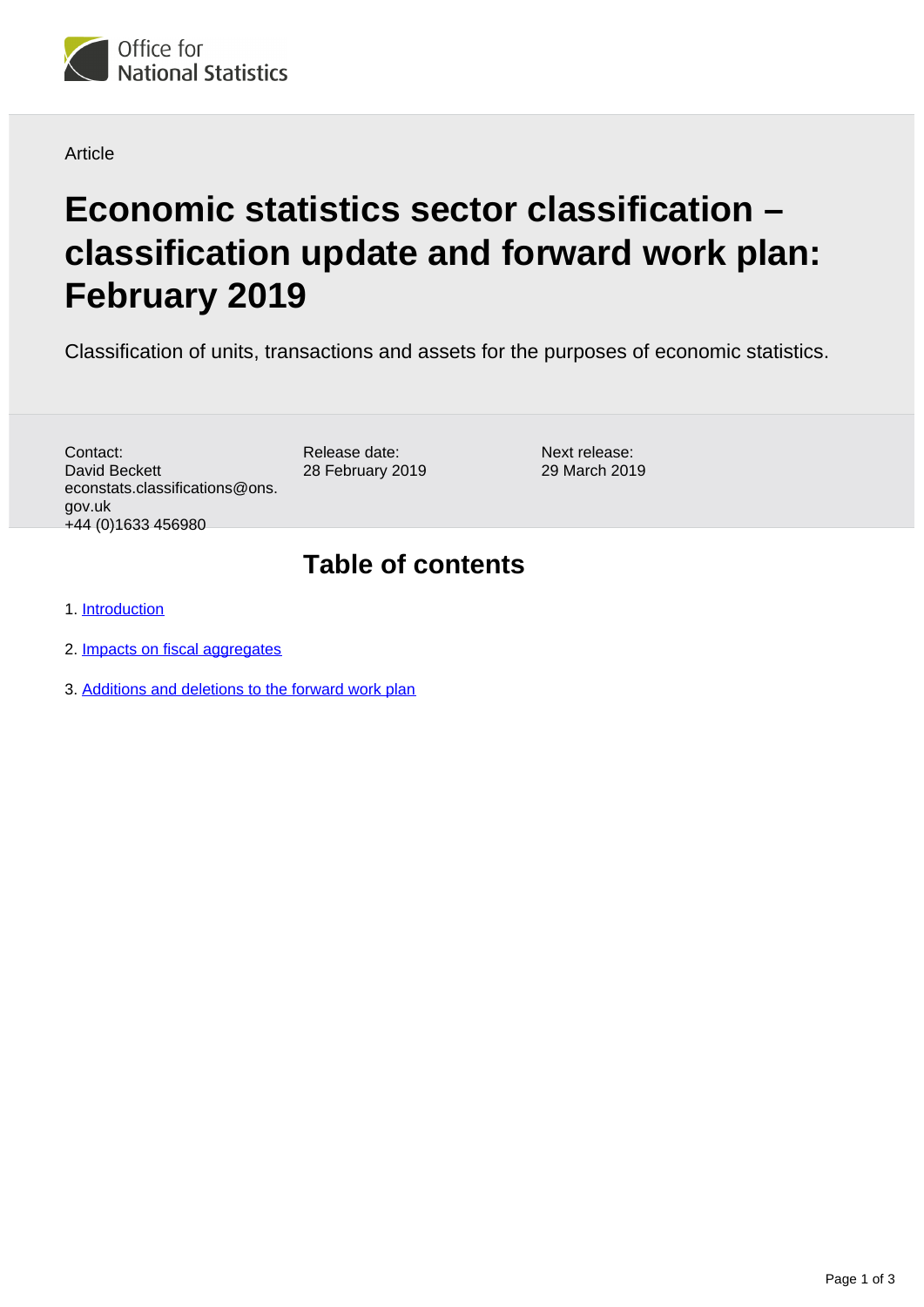## <span id="page-1-0"></span>**1 . Introduction**

Our economic statistics are produced in accordance with international rules and guidance. Central to this are the legally binding rules set forth in the European System of Accounts 2010: ESA 2010 and accompanying Manual on Government Deficit and Debt (MGDD). These include rules on classifying statistical units (organisations or bodies) and the transactions they engage in. A summary of these, and our approach to their application, can be found on our [economic statistics classification page.](https://www.ons.gov.uk/methodology/classificationsandstandards/economicstatisticsclassifications)

The [forward work plan](https://www.ons.gov.uk/file?uri=/methodology/classificationsandstandards/economicstatisticsclassifications/introductiontoeconomicstatisticsclassifications/feb2019fwp.xls) sets out the units and transactions that we expect to assess and classify in the coming 12 to 18 months. There is high demand for classification assessments and at any one time we progress many active cases, with new cases often arising. These include confidential assessments of government and devolved administration policy proposals (as explained in our *classification process*); we do not announce or discuss such policy proposal assessments as a matter of course in order to afford policy-makers the space to develop policy. At such a time that a policy is implemented we will publish a [classification decision](https://www.ons.gov.uk/methodology/classificationsandstandards/economicstatisticsclassifications/ukeconomicstatisticssectorandtransactionclassificationstheclassificationprocess).

As such, the forward work plan does not cover all cases that will arise over the coming 12 to 18 months; furthermore, minor cases (with smaller statistical and policy impacts) will be assessed as resources allow. The cases scheduled in this article have been prioritised due to:

- the significant impact they will have on important statistics (an impact of at least £1 billion on the government deficit or £10 billion on government debt)
- their importance to public policy
- their priority for Eurostat

### <span id="page-1-1"></span>**2 . Impacts on fiscal aggregates**

Approximate potential impacts on fiscal aggregates are given. The fiscal aggregates are:

- public sector net borrowing and public sector net debt for the UK
- general government consolidated gross debt and general government net borrowing for European measures

The impact described would occur only if an organisation's classification status changes from public to private sector (or the other way around), or if a new organisation is classified to the public sector. Transactional classifications can also impact the fiscal aggregates.

For indicative impacts on fiscal aggregates the following definitions are used:

- small: less than £100 million change
- medium: between £100 million and £1 billion change
- large: more than £1 billion change